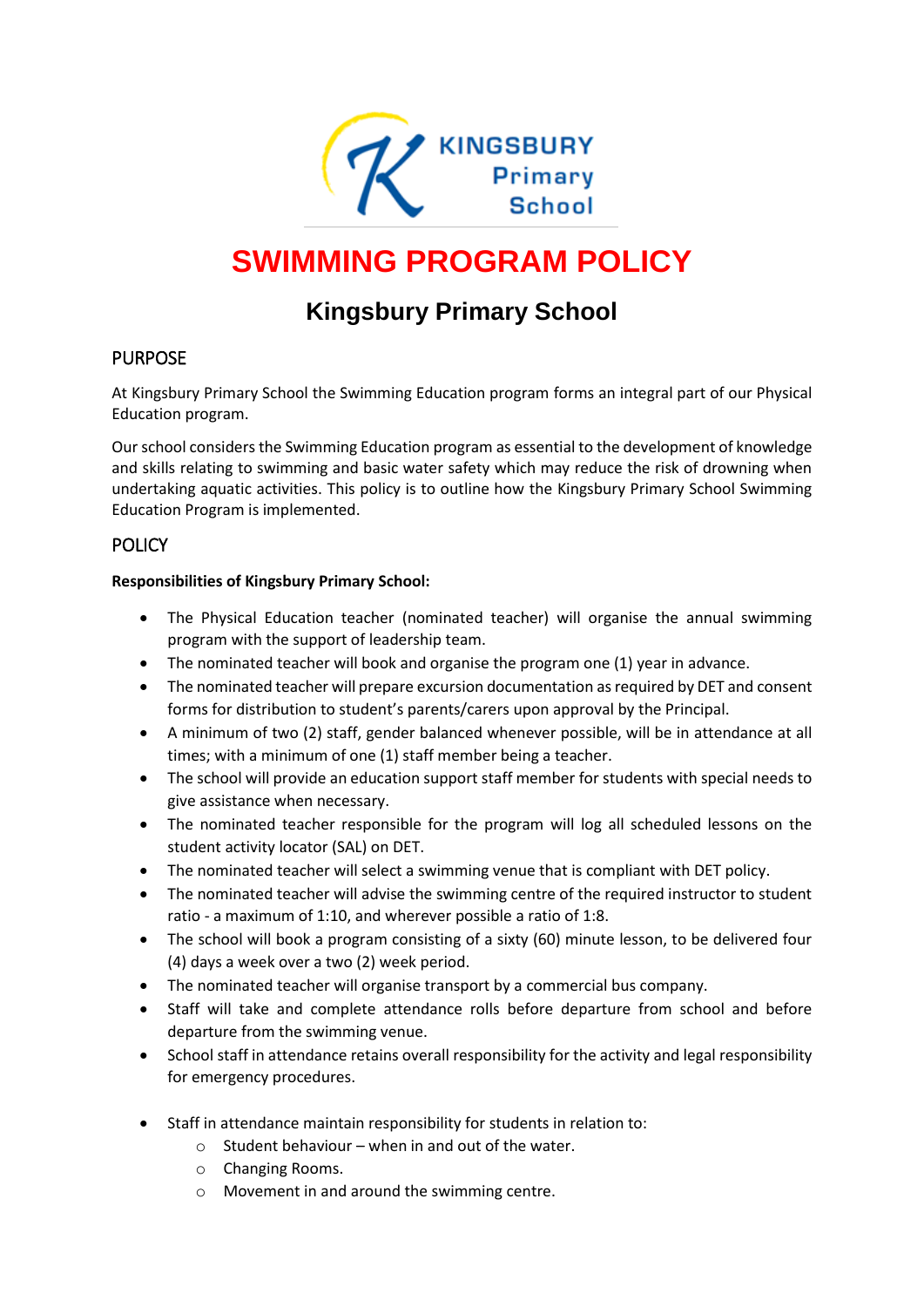- Staff will maintain a high level of supervision for students when:
	- o Going to and from, and when using the toileting facilities.
	- $\circ$  In changing areas, including changing areas that may be accessed by the general public.
- If a staff member is required to enter the water, an additional staff member is required for student supervision.
- Parents who attend swimming must:
	- o Hold a current Working with Children card which must be presented to school administration staff before attendance at swimming lessons.
	- o Provide attendant care for their child only.

It is expected that all students participate in the school Swimming Program in accordance with the following:

- The school must receive a completed and signed consent form from parents/carers allowing their child to participate in the program.
- The school must receive written advice from parents/carers regarding any medical conditions that may impact their child's participation in the swimming program.
- Costs associated with the swimming program must be paid and finalised prior to the commencement of the program. Eligible families can use CSEF to make payment. Note: Special consideration of individual financial circumstances in relation to payments must be requested, assessed and approved through the Principal.
- Students may be excluded from participation if unwell or have an infection; including infections which can be classified as contagious. This includes conditions such as papilloma, skin wounds and ear infections, eye and nose infections, also respiratory infections.

#### **Expectations and Responsibilities of Swimming Centre:**

- The swimming centre will be a Municipal or a registered commercial swimming venue that complies with DET policy and requirements.
- The swimming centre is to provide for an Instructor to Student ratio that does not exceed a maximum of 1:10, and wherever possible provide ratio of 1:8.
- Swimming Centre instructors will be AUSTSWIM qualified in accordance with DET requirements.
- Swimming Centre staff will be responsible for the delivery of an RLSSA Aquapass (Levels  $1 7$ ) program to Kingsbury Primary School students.
- The swimming instructors will record student progress according to Levels 1-7 of the RLSSA Aquapass program. The swimming centre is required to provide evidence of student achievement through reporting and the supply of achievement certificates to the Physical Education Teacher.
- Swimming centre staff will deliver an explanation of their emergency procedures to school staff and students at the commencement of the scheduled program.
- The swimming centre will provide qualified first aid responders to apply first aid or respond in an emergency, and provide to Kingsbury Primary School any reports or documentation associated with an incident.

It should be noted that Kingsbury Primary School staff are legally responsible for emergency procedures involving students. Staff must be familiar with and able to supply student medical information to first aid responders and emergency services. Incidents must be reported to the swimming centre management and the school principal.